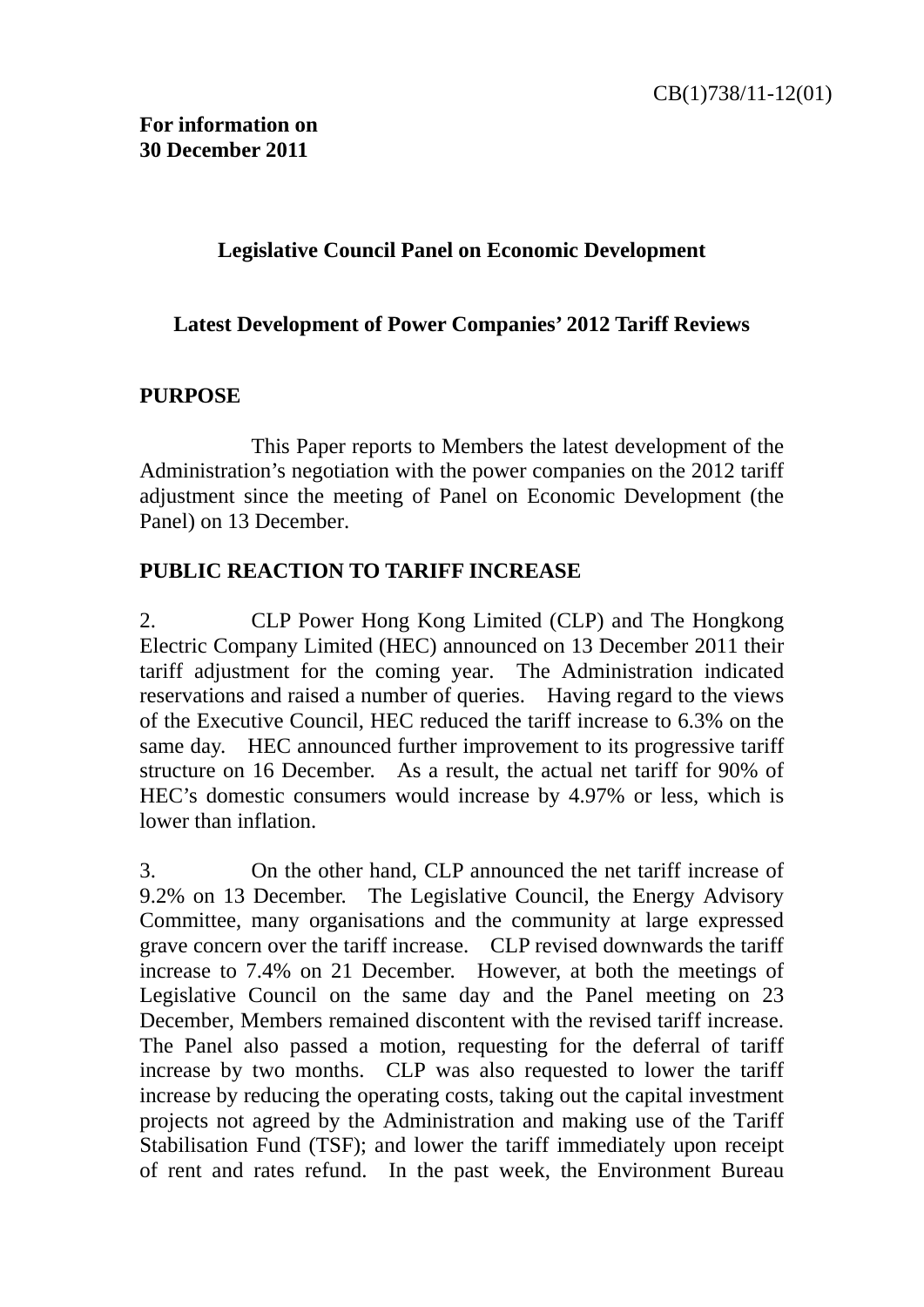continued the negotiation with CLP and requested CLP to respond positively to the requests made by Members and the Administration.

# **CLP'S LATEST RESPONSE**

4. CLP announced the revised tariff increase this morning (30 December). The Net Tariff increase is further reduced from 7.4% to 4.9%. The Basic Tariff increase is lowered from 6.3% to 5.3%. For details, please refer to CLP's Media Release at the Annex.

5. Regarding the four queries raised by the Environment Bureau in respect of CLP's tariff proposals this year, the latest development following further negotiation is set out below -

| Query                                                                                                                                                                                                                                                                                   | Response                                                                                                                                                                                                                                   |
|-----------------------------------------------------------------------------------------------------------------------------------------------------------------------------------------------------------------------------------------------------------------------------------------|--------------------------------------------------------------------------------------------------------------------------------------------------------------------------------------------------------------------------------------------|
| Operating costs would increase by<br>(i)<br>11.2%, which is far above inflation.<br>CLP was requested to exercise better<br>cost control.                                                                                                                                               | CLP<br>now reduces<br>the<br>increase in operating costs<br>upon review. Together with<br>measures in (ii) and (iii)<br>below, Basic Tariff would<br>increase by 4.2 cents/kWh in<br>the coming year, down from<br>5 cents/kWh originally. |
| (ii) CLP has included in its capital<br>investment "Preparatory work" and<br>"Stage 1 works" for increasing<br>generation capacity. These premature<br>capital investment items have yet to<br>be fully vetted or included in the<br>current Development Plan and must<br>be taken out. | CLP has agreed to take out<br>related<br>the<br>capital<br>expenditure.                                                                                                                                                                    |
| (iii)CLP may mitigate the tariff increase<br>by reducing the TSF balance.                                                                                                                                                                                                               | The projected TSF balance<br>has been reduced from the<br>original forecast of \$300<br>million to<br>about<br>\$100<br>million. This is the lowest<br>level ever recorded under<br>the current Scheme<br>of<br>Control Agreement (SCA).   |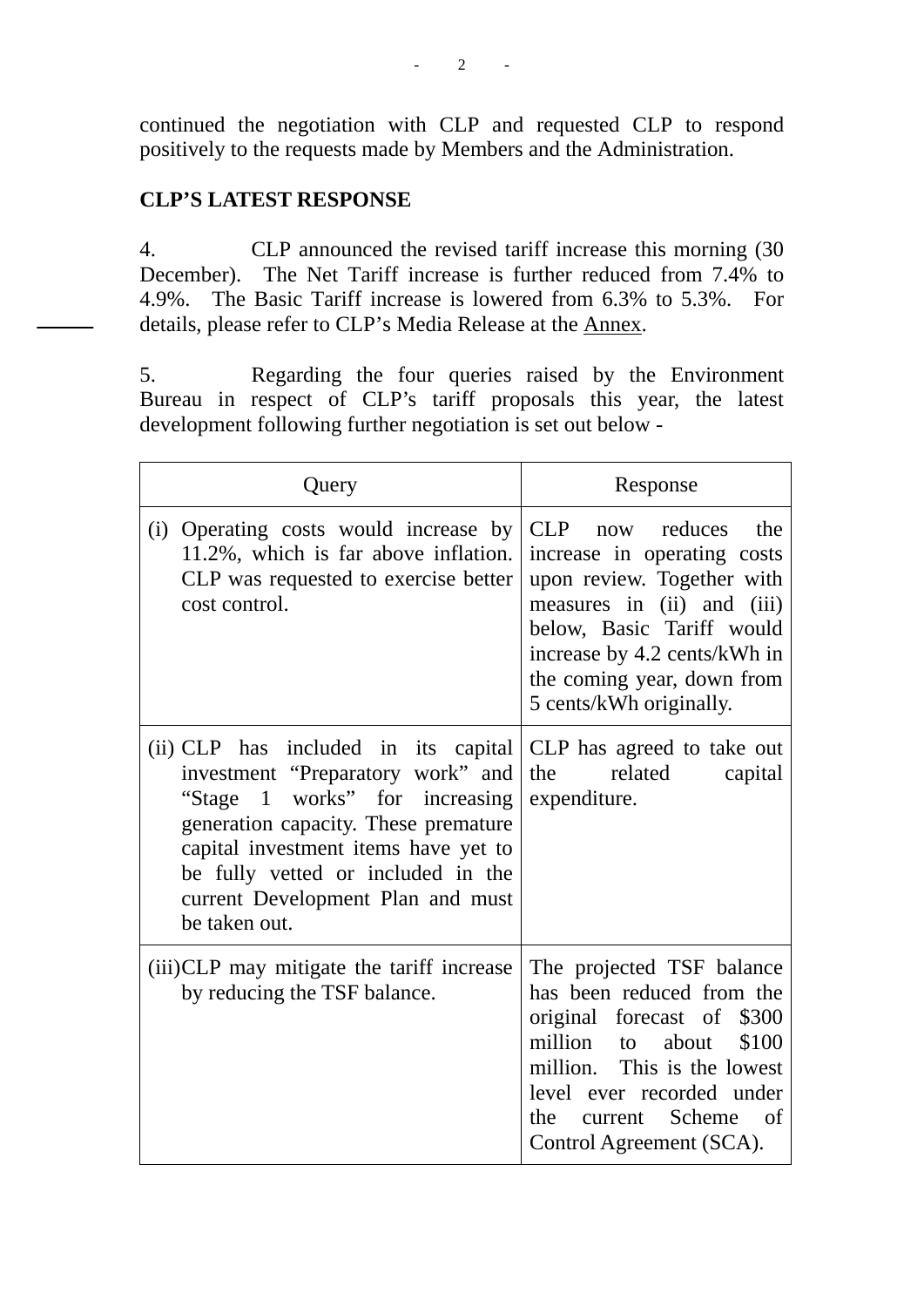| Query                                                                                                                                                                                                                                                                                                              | Response |
|--------------------------------------------------------------------------------------------------------------------------------------------------------------------------------------------------------------------------------------------------------------------------------------------------------------------|----------|
| (iv) In anticipation of refund of rent and CLP will alleviate the tariff<br>rates in coming years, it is suggested increase impact through a<br>that CLP provide rebates to special rebate of $3.3$<br>customers as early as possible, with a $ $ cents/kWh.<br>view to relieving the tariff increase<br>pressure. |          |

6. On 21 December, CLP had proposed to reduce the tariff increase from 9.2% to 7.4% by increasing the deficit balance in the Fuel Clause Recovery Account (FCA) from about \$800 million to about \$1,400 million. However, adopting this measure alone to relieve tariff increase may increase the pressure of tariff increase in the future. Having listened to the views of different sectors of the community, CLP will adopt other measures as set out above to reduce the tariff increase, while maintaining the deficit balance at the original level of about \$800 million.

7. Some Members expressed concerns at earlier meetings over the impact of CLP's tariff structure adjustment on the operating costs of the commercial sector. CLP indicates that, with regard to the views of different sectors of the community received, it has decided to retain the current tariff structure for commercial customers, and will continue to review and consult users on changes to the tariff structure in the coming year, with a review to encouraging energy conservation on one hand while addressing users' needs and concerns on the other.

# **BACKGROUND**

8. The SCAs signed between the Government and the power companies in 2008 provide a framework for regulating the supply of electricity. The Government has all along been undertaking strictly the scrutiny duties at two levels, including the five-year Development Plans and annual tariff adjustment proposals. In scrutinising the tariff proposals submitted by the power companies annually, the Administration focuses on five areas, including capital expenditure, operating costs, FCA, TSF and other income, with a view to avoiding investments or expenditure that are excessive, premature, unnecessary or unreasonable, and performing its gate-keeping role in the tariff review with the power companies.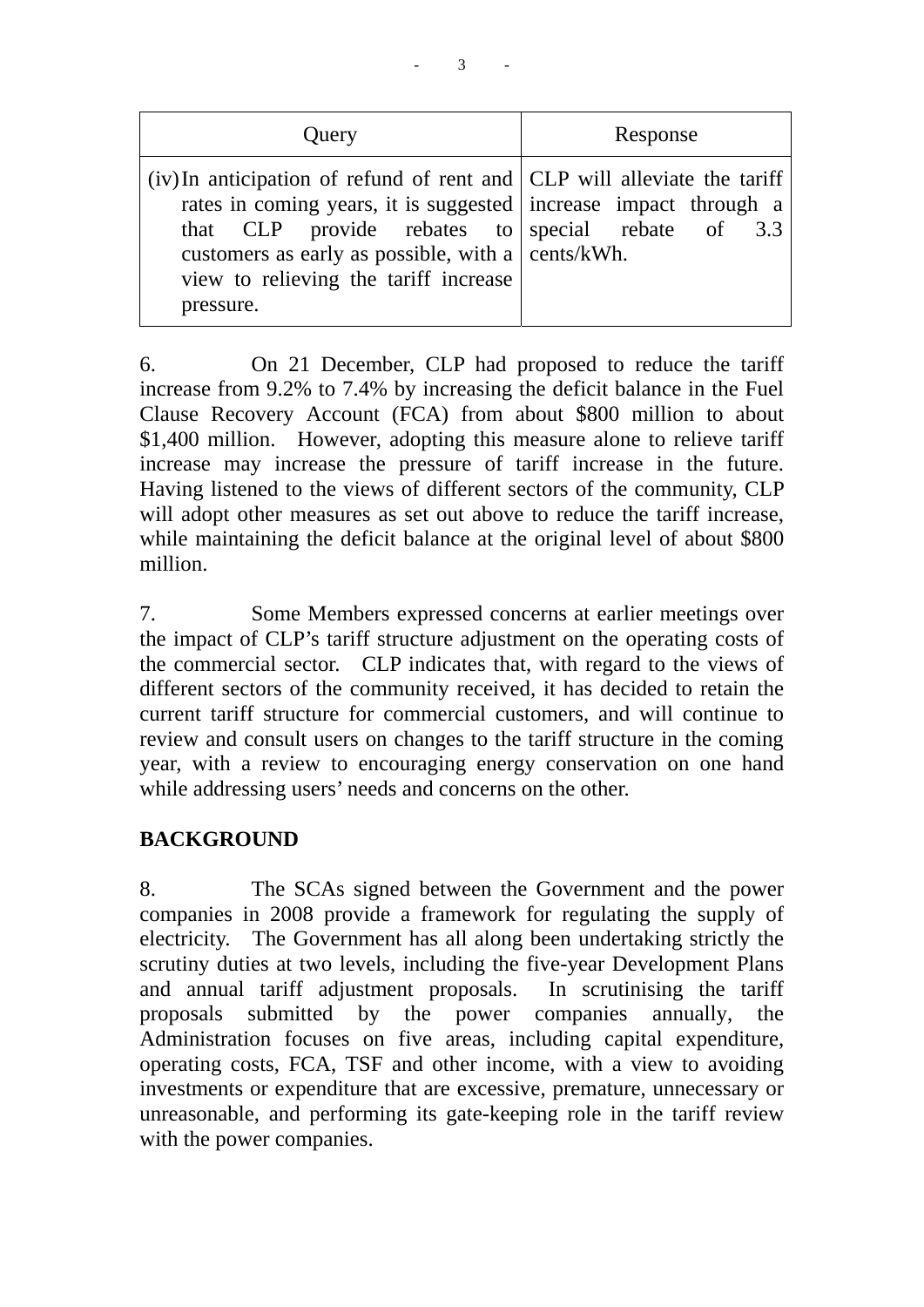9. In the current tariff review, it is the first time that the Government could not come to terms with the power company on the extent of tariff increase. The Government raised a number of queries against the tariff increase, and the Executive Council, the Legislative Council and the public also expressed concerned. Since 13 December, the two power companies have revised their original tariff proposals by reducing the tariff increase and improving the tariff structure.

Environment Bureau December 2011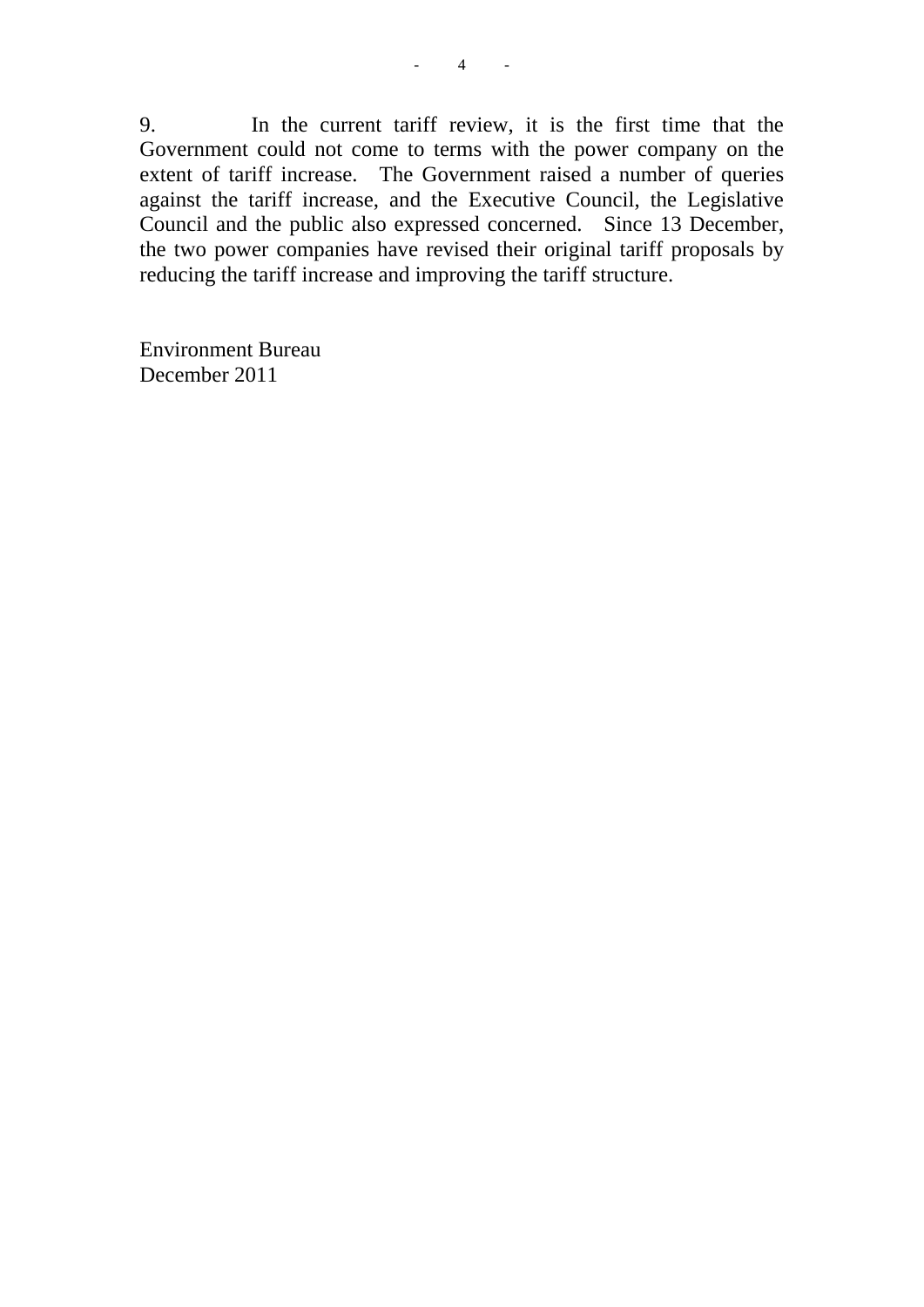



中華電力有限公司 CLP Power Hong Kong Ltd

30 December 2011

# **CLP Finalises Tariff Package with Government 2012 Tariff Increase Narrowed To 4.9%**

CLP Power Hong Kong Limited (CLP) today announced that it has finalized with Government a revised package for its electricity tariff for 2012, following thorough discussions with Hong Kong Government.

Tariff for 2012 is 98.7 cents, an increase of 4.9% from the current year.

The new package has significantly narrowed the increase of 9.2% as announced on 13 December, taking into account a number of measures, namely:

- o Savings from the removal of planned capital expenditure on additional generating capacity, and further efforts to reduce operating costs.
- o A deeper draw-down on our Tariff Stabilisation Fund ("TSF").
- o A Rent and Rates Special Rebate.

Details are explained as follows:

#### 1. **On Basic Tariff**:

Our Basic Tariff will be increased by 4.2 cents, compared with a 5-cent increase in our announcement two weeks ago. The adjustment is attributable to savings from the removal of planned capital expenditure on additional generating capacity and extra efforts in enhancing cost control measures on operation.

In addition, drawing down the TSF to a projected level of \$100 million also allows buffer to reduce the impact of tariff increase. This is the lowest TSF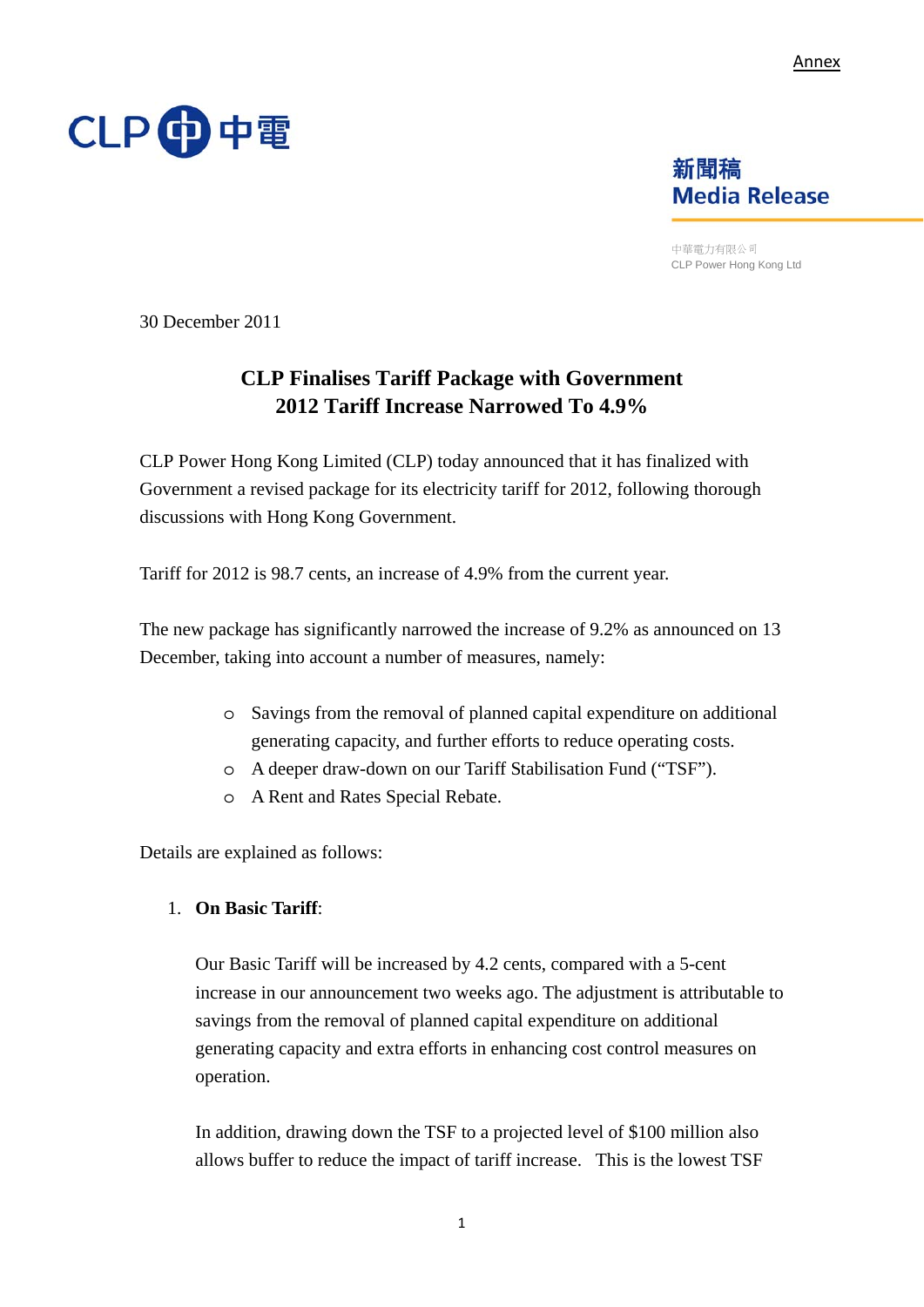balance ever recorded and represents just one day of electricity sales for CLP.

### **2. On Rent and Rates Special Rebate:**

CLP has made a commitment to return to customers any repayments made by Government upon the final resolution of the Court in our favour in respect of CLP's claim against Government's overcharging of our rent and rates over the past decade.

While the case is still continuing, our latest discussion with our lawyer has increased our confidence of possible refund from the Government on this case. We have therefore taken the initiative to provide a special rebate of 3.3 cents per unit, which in effect offsets part of the tariff increase.

### **3. On Fuel Clause Charges:**

Global fuel costs are moving on a trajectory of significant increases with high volatility and Hong Kong is competing with many economies for cleaner fuels, in particular, gas to generate cleaner electricity. The challenges that we face are only becoming more serious going forwards in the context of rising costs and increasing use of gas to meet Government's regulatory requirements, including tightened emissions caps on our operations.

CLP is already carrying a deficit Fuel Clause Account (FCA) on behalf of the customers and the deficit is deteriorating. There are concerns that our earlier proposal to carry a bigger FCA deficit would increase the pressure of tariff increase in the future. To address these concerns, we consider it prudent to increase the Fuel Clause Charges by 3.7 cents per unit in order to smooth out the impact of fuel costs in future. There remains a forecast deficit of over \$800 million in the FCA by the end of 2012.

CLP will continue to monitor the fuel market and its implications to our tariff carefully.

In addition, as opinions on the tariff structure change for our commercial customers are divided, we will defer the implementation of this energy efficiency driven initiative until a wider public acceptance is reached. This means that the current tariff structure for commercial customers will remain unchanged.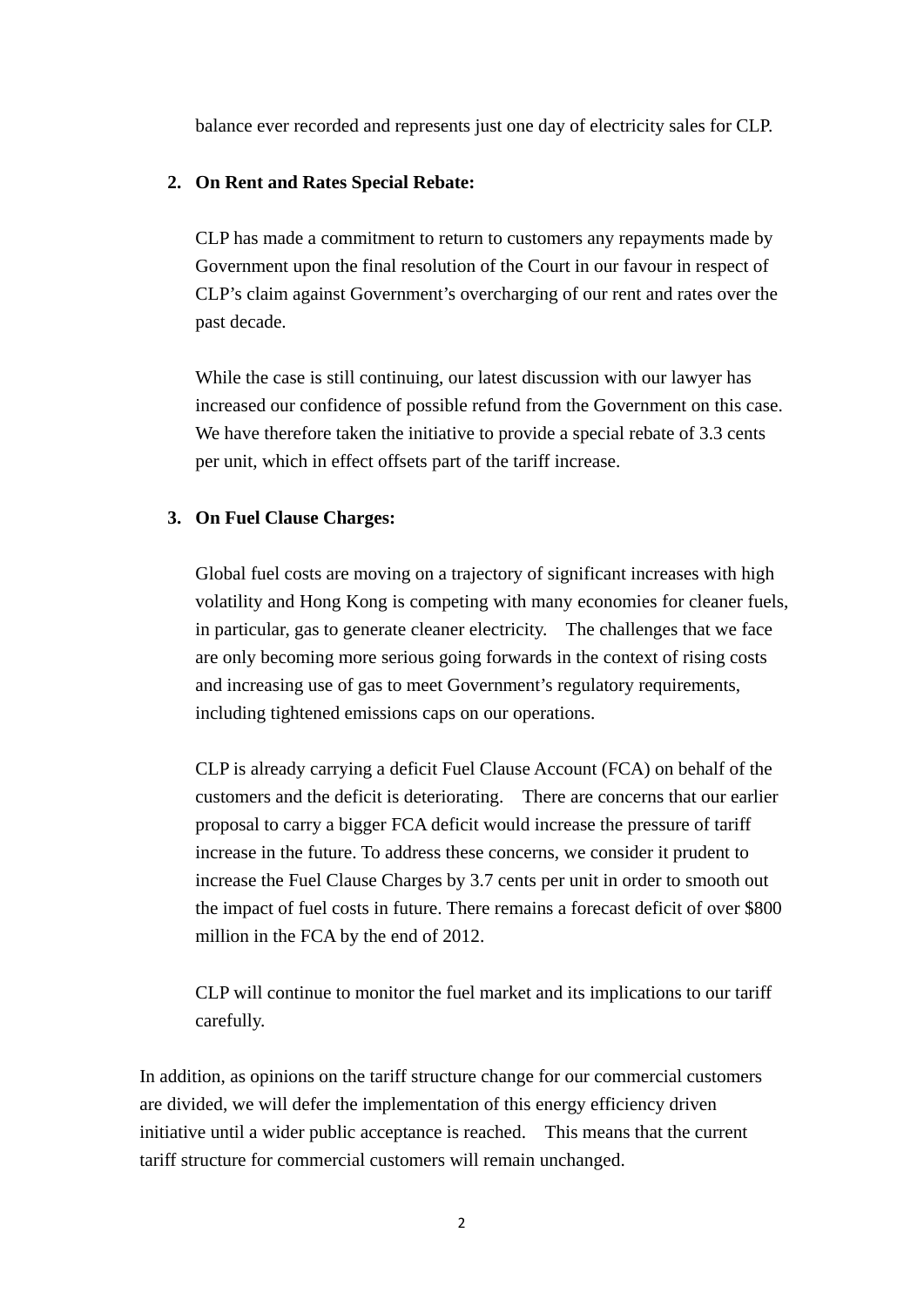CLP Power's Vice Chairman, Mrs Betty Yuen, said, "the new package represents a balanced outcome that meets Government's objectives without compromising the quality of our service to our customers in Hong Kong. At the same time, our ability to exercise strict discipline for a prudent and long-term financial management on behalf of our customers and our shareholders can also be upheld."

"CLP has critically reviewed options to help reduce the tariff increase. This final package is a result of extensive discussions with Government and has addressed their concerns. We believe Government will find it acceptable," said Mrs Yuen.

| Components $(\psi/\mathbf{u})$         | <b>Current</b> | <b>Effective 1 Jan 2012</b> |
|----------------------------------------|----------------|-----------------------------|
| <b>Average Basic Tariff</b>            | 80.0           | $84.2 (+4.2)$               |
| <b>Fuel Clause Charge *</b>            | 14.1           | $17.8 (+3.7)$               |
| <b>Rent &amp; Rates Special Rebate</b> |                | $-3.3$                      |
| <b>Average Net Tariff</b>              | 94.1           | $98.7 (+4.6)$               |

Details of the 2012 tariff are as follows:

**\* Fuel Clause Charge is the cost of fuel used to generate electricity which is directly passed through to customers. CLP makes no profit on fuel.** 

With the adjustment, 30% of our domestic customers will have no impact from the tariff package while 50% will have a monthly increase of no more than \$3.4 and 90% of our customers will see electricity bills increase of \$40.7 or less per month.

50% of our commercial customers will have no more than \$27.5 increase monthly.

CLP will continue to work with the Government on the delivery of quality electricity service to customers, at a competitive price and in an environmentally friendly manner, to meet the demand of our customers. We also pledge to continue complying with the Hong Kong Government's regulatory and policy requirements.

- Ends -